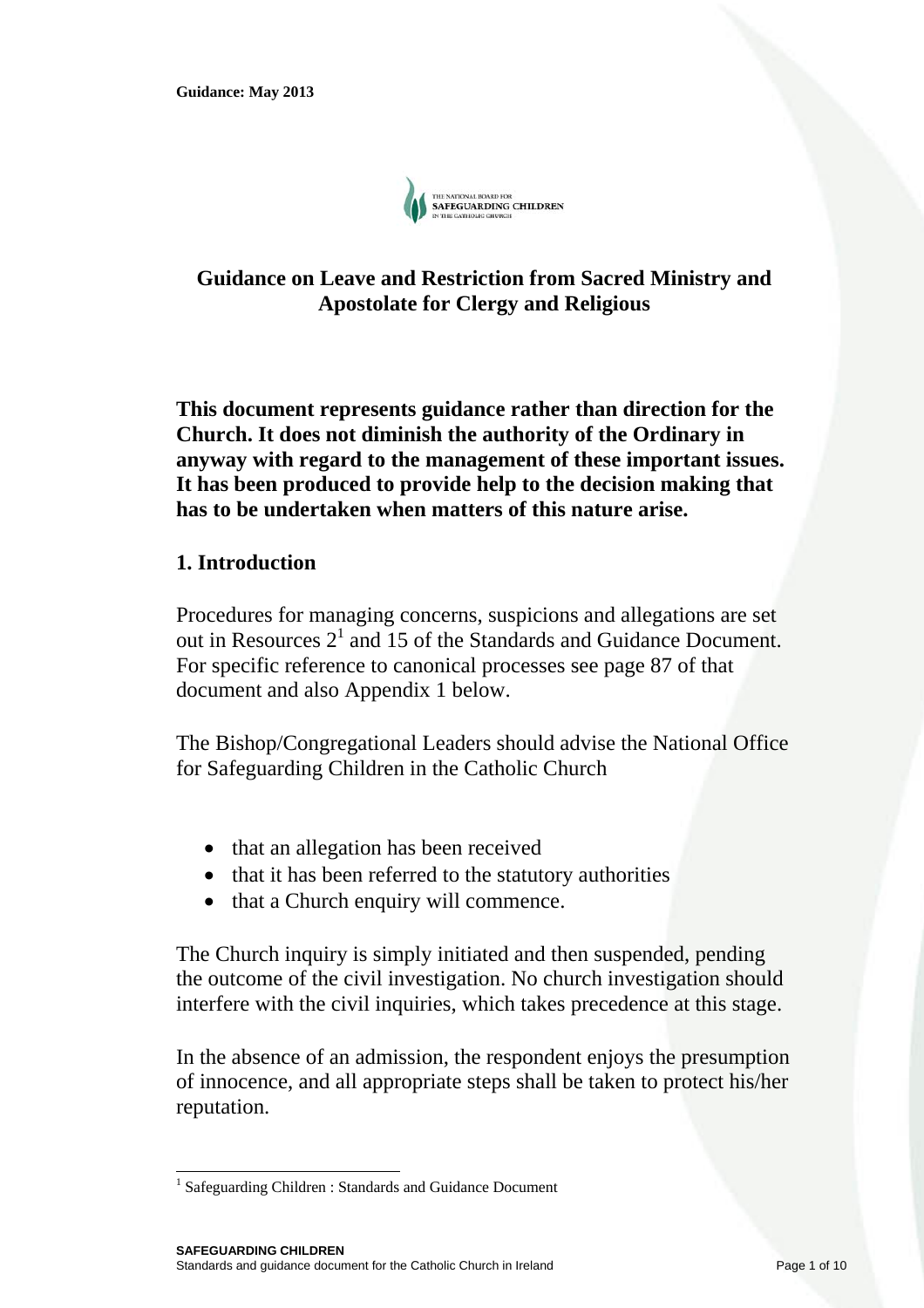The respondent will be offered an Adviser who will encourage him/her to obtain advice from both civil and canon lawyers. (See Appendix 2). The Bishop/Congregational Leader should also engage canonical advice (see Appendix 1)

The Bishop/Congregational Leaders possess all the necessary powers to take measures to promote and ensure the safety and welfare of children. Among the actions necessary, during both a civil investigation and church inquiry, may be the requirement to restrict a respondent's exercise of his/her office and/or sacred ministry and apostolate. A respondent may be asked to withdraw from a particular office and from other forms of sacred ministry and apostolate, including public celebration of the Mass and other Sacraments during the course of any civil as well as church/canonical investigation. The respondent may also be required to cease from wearing clerical attire.

There are two factors which will determine the Bishops/Congregational Leaders action in this regard:-

- The credibility of the allegation received
- An assessment of the potential risk to children.

Prior to deciding on how to respond, advice may be sought on either or both of these factors from the National Case Management Reference Group (NCMRG) of the National Board, or from an Advisory Panel supporting the relevant Church authority.

 Each case will have to be considered on its own merits. The advice provided to the Bishop/Congregational Leader should specifically include an assessment of the credibility of the allegation and the potential risk arising as a consequence.

If a decision has been made by the Bishop/Congregation Leader that it is necessary and appropriate to ask that a period of leave from sacred ministry should be initiated, the following procedure should be employed.

# **2. Procedure**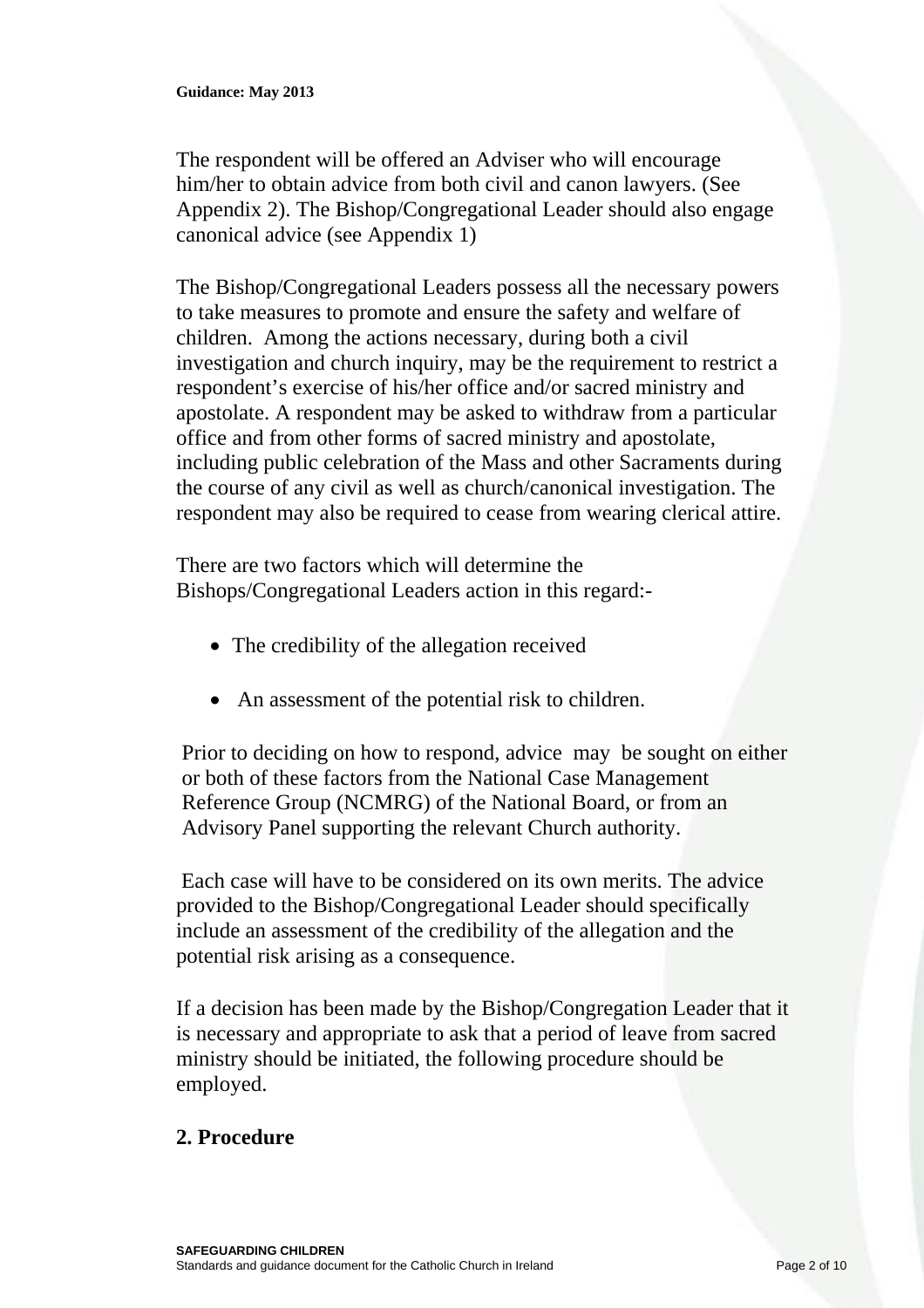**The following procedure outlines the processes to be engaged, when leave and restriction from sacred ministry and apostolate is required. It should be read in conjunction with Resource 2, which sets out in detail actions to be taken following receipt of an allegation. All actions should be confirmed in writing and a date of review of actions set.** 

- *1)* On receiving a complaint, the Designated person, on behalf of the Bishop/Congregational Leader must inform civil authorities, whose role it is to investigate the allegation, and assess the risk to children.
- *2)* A preliminary enquiry, in accordance with canon law will be initiated, when required by canon law (CIC,c. 1717;CCEO, c.1468). The canonical inquiry will be suspended to allow any civil investigation to take place.
- *3)* Prior to meeting the respondent or informing him/her that an allegation has been received, consultation with the statutory authorities should take place, so as not to jeopardize any criminal investigation carried out by the civil authorities.
- *4)* The Bishop/Congregational Leader, who may be accompanied by the designated person, or another appropriate person, should meet with the respondent to put the allegation to him/her in person. The respondent should be informed that he/she may wish to be accompanied to this meeting, and/or any subsequent meetings by a friend, colleague, or civil/canonical adviser. The respondent should be informed of his/her rights to both canonical and civil legal advice. At the meeting the respondent should immediately be advised of the following: the respondent has the right to remain silent; he/she may admit, deny or decide not to respond at this stage. A note of the meeting should be taken and a copy forwarded to the respondent.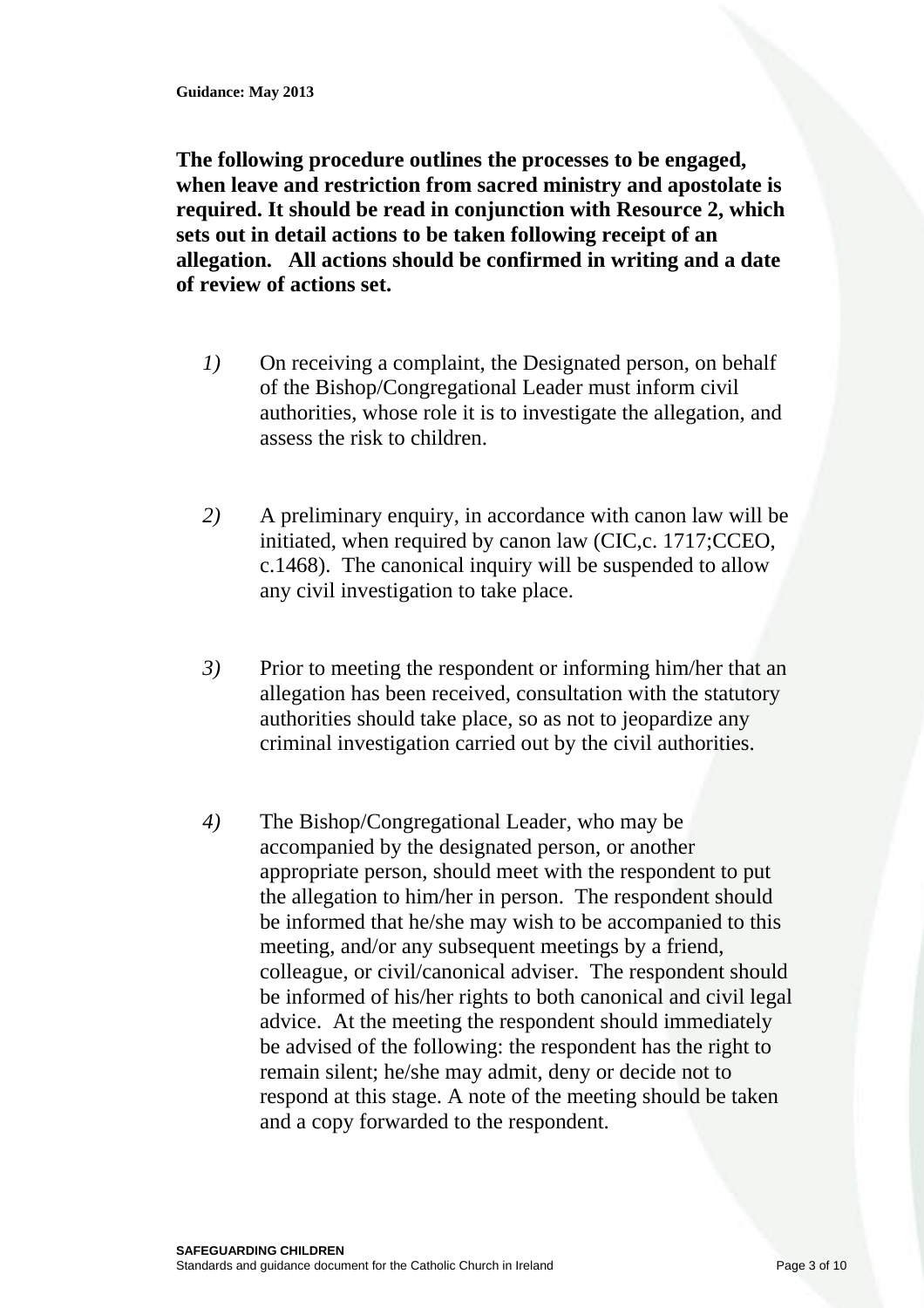- *5)* While the allegations are being investigated the presumption of innocence apples, therefore leave from sacred ministry is a precautionary measure. It does not impute guilt, nor should the action (of leave from ministry) per se prejudice any civil or canon law process.
- *6)* If the respondent is in a role which involves contact with children and young people, and if it is in the interests of safeguarding children and young people, then the respondent should be invited to request leave from sacred ministry and apostolate, for the course of the civil and/or canonical investigations. Where this is agreed, there should be clarity regarding the restrictions on sacred ministry and apostolate.
- *7)* Limitations to sacred ministry and apostolate are taken in accordance with canon law and should be considered by the [Bishop/Congregational Leader] Church Authority. If the respondent declines to request leave from ministry and if continuing sacred ministry or apostolate would constitute a risk to children, advice may be sought from the statutory authorities, the NCMRG, or an Advisory Panel. The Bishop/Congregational Leader may also take canonical advice on how to proceed in each case.
- *8)* The Bishop/Congregational Leader by means of a decree or precept, gives reasons at least in summary form for his decision, outlines the respondent's restrictions on the exercise of the respondent's ministry or apostolate.<sup>2</sup>
- *9)* Agreement should be reached, if possible, between the Bishop/Congregational Leader and the Respondent in relation to the following:

l

 $2$  Right to the respondent's reputation, privacy, financial support, accommodation, adviser. Restrictions on public exercise of ministry – public celebration of Mass and other sacraments, restrictions on use of clerical dress, possible prohibition re: contact with children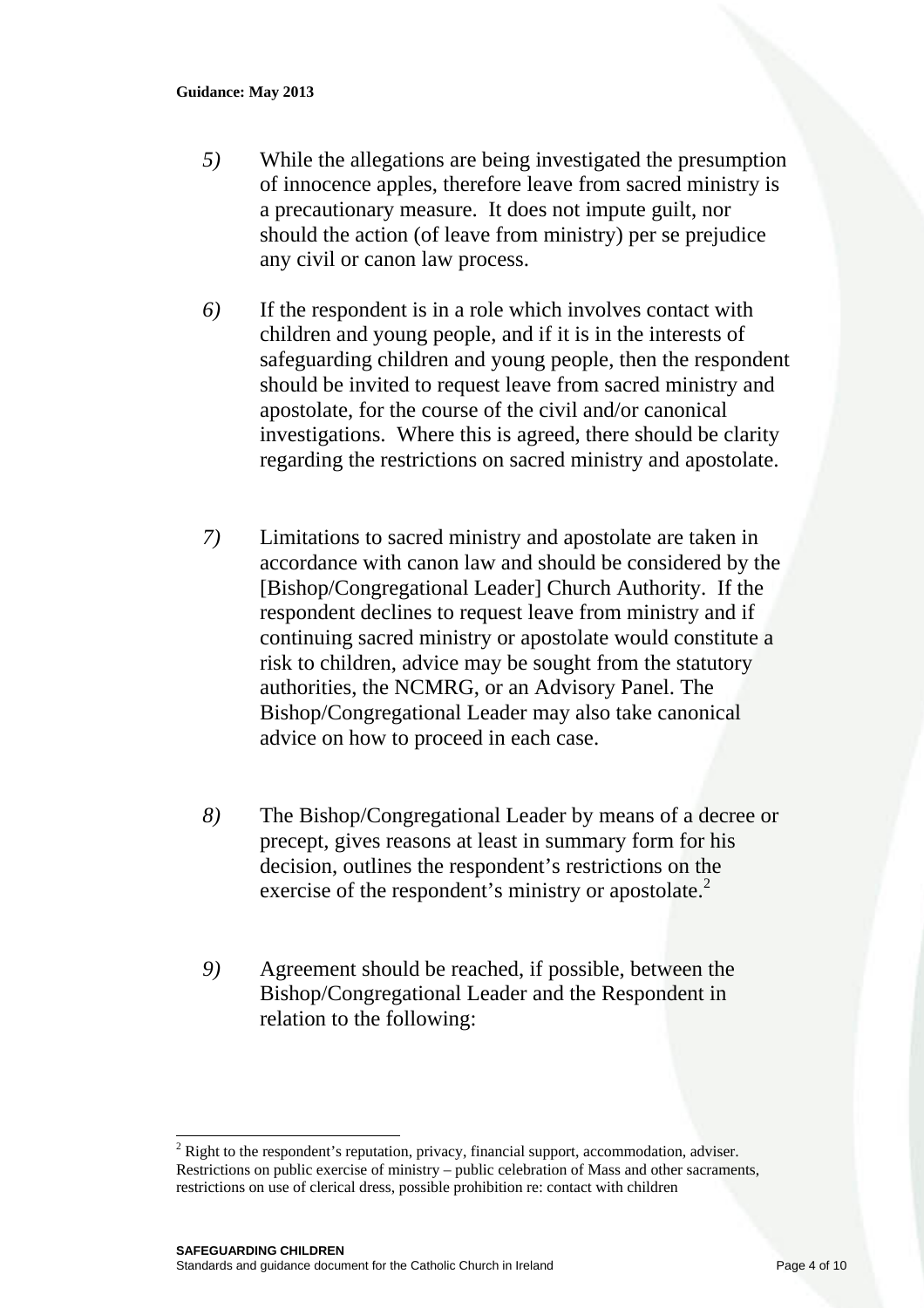- a) How to bring to completion the transfer of any unfinished tasks in relation to the respondent's ministry, which do not involve access to children and young people.
- b) Residency of the respondent: Consideration may be given to allowing the respondent to continue to reside in his/her current accommodation, if it is perceived not to present any risk to children, and where alternative accommodation is available for any Administrator/replacement
- c) Communicating with relevant individuals and groups (congregations, colleagues, parishioners etc.): When an allegation has been received and a priest is taking leave from sacred ministry and apostolate, the Bishop/Congregational Leader is responsible for what is communicated, to whom, and how this is communicated. The preferred approach is for this to be agreed with the respondent who will not be named in any public statement. The presumption of innocence should be emphasised. Great care needs to be taken not to prejudice the outcome of any civil, criminal, or canonical investigation. Consideration may also be given to the inclusion in any public statement, if one is to be made, of information regarding how to access any available pastoral support.
- d) Financial support during the period of leave from sacred ministry and apostolate.
- e) Selection of an Adviser<sup>3</sup> from those appointed to that role by the Bishop/Congregational Leader and canonical counsel, if this has not yet occurred.

l

<sup>&</sup>lt;sup>3</sup> See Appendix 2 for role of Adviser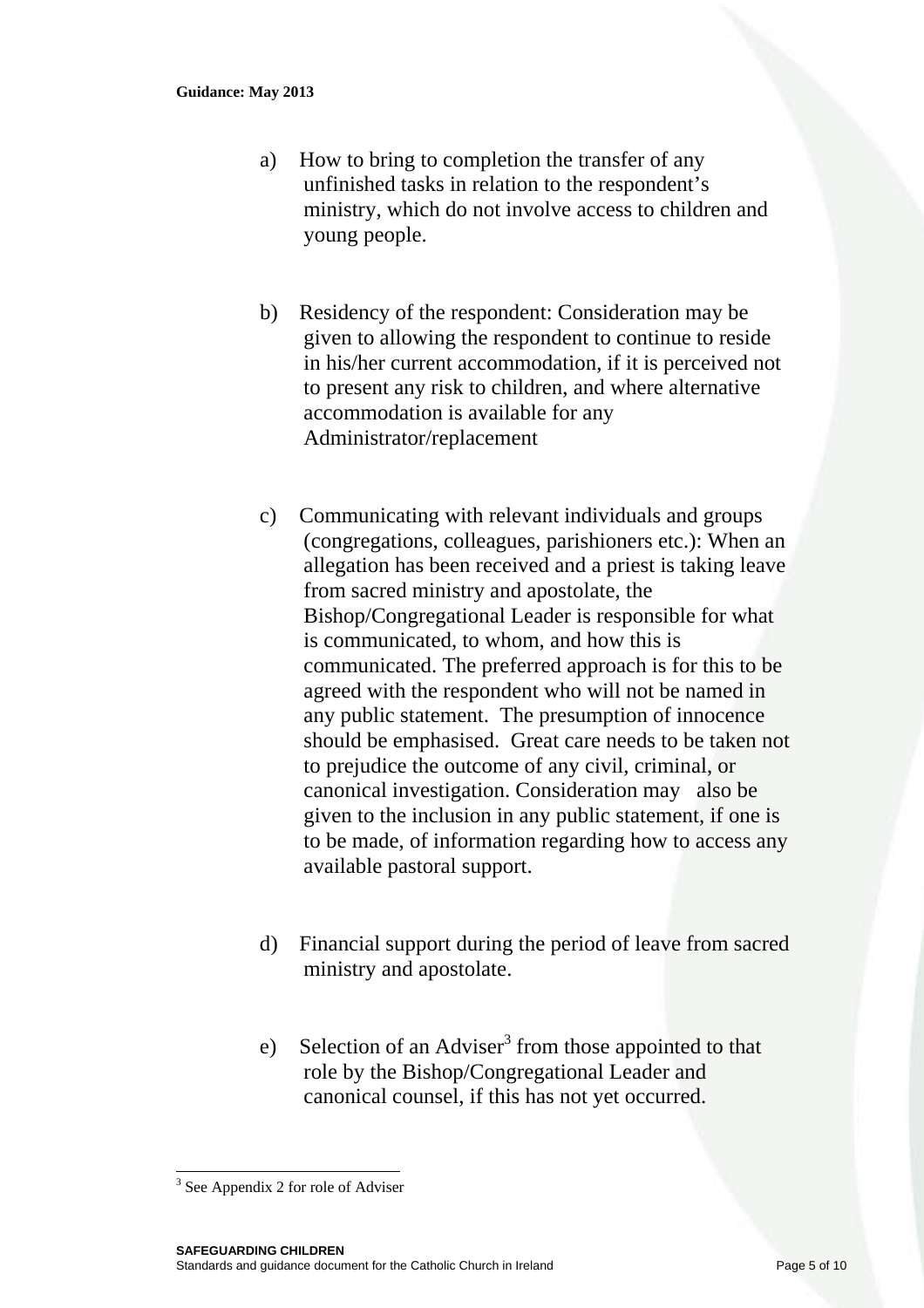- f) Arrangements for finding alternative accommodation (where relevant: this includes members of Religious Congregations who reside on the same site as children). These should be agreed with the respondent together with a reasonable timeframe for vacating the current residence (if considered necessary). The Bishop/Congregational Leader should also ensure that reasonable costs incurred in obtaining suitable alternative accommodation are met.
- *10)* If possible, the respondent should be supported to engage in other work/study, as long as it does not involve sacred ministry and apostolate or contact with children, during the period of leave from sacred ministry and apostolate.
- *11)* If the respondent is engaged in ministry in Northern Ireland, there is a legal requirement to refer him/her to the Independent Safeguarding Authority if s/he has been invited to take administrative leave for causing harm and if it is judged that there is the risk of harm to a child or vulnerable adult.
- *12)* If the respondent is a priest, he must be required to submit his celebret to his Bishop/Congregational Leader prior to taking administrative leave.

# **3. Return to Sacred Ministry**

l

### **See Appendix 1 below - Note on canonical procedures.**

In circumstances where an allegation is unsubstantiated within the civil forum, but, where there continue to be reasonable grounds for concern regarding a reserved delict**<sup>4</sup>** (notitia saltem verisimiliem de delicto reservato), the Bishop/General must refer the matter to the

 $4$  The more grave delicts against morals which are reserved to the CDF. See appendix 3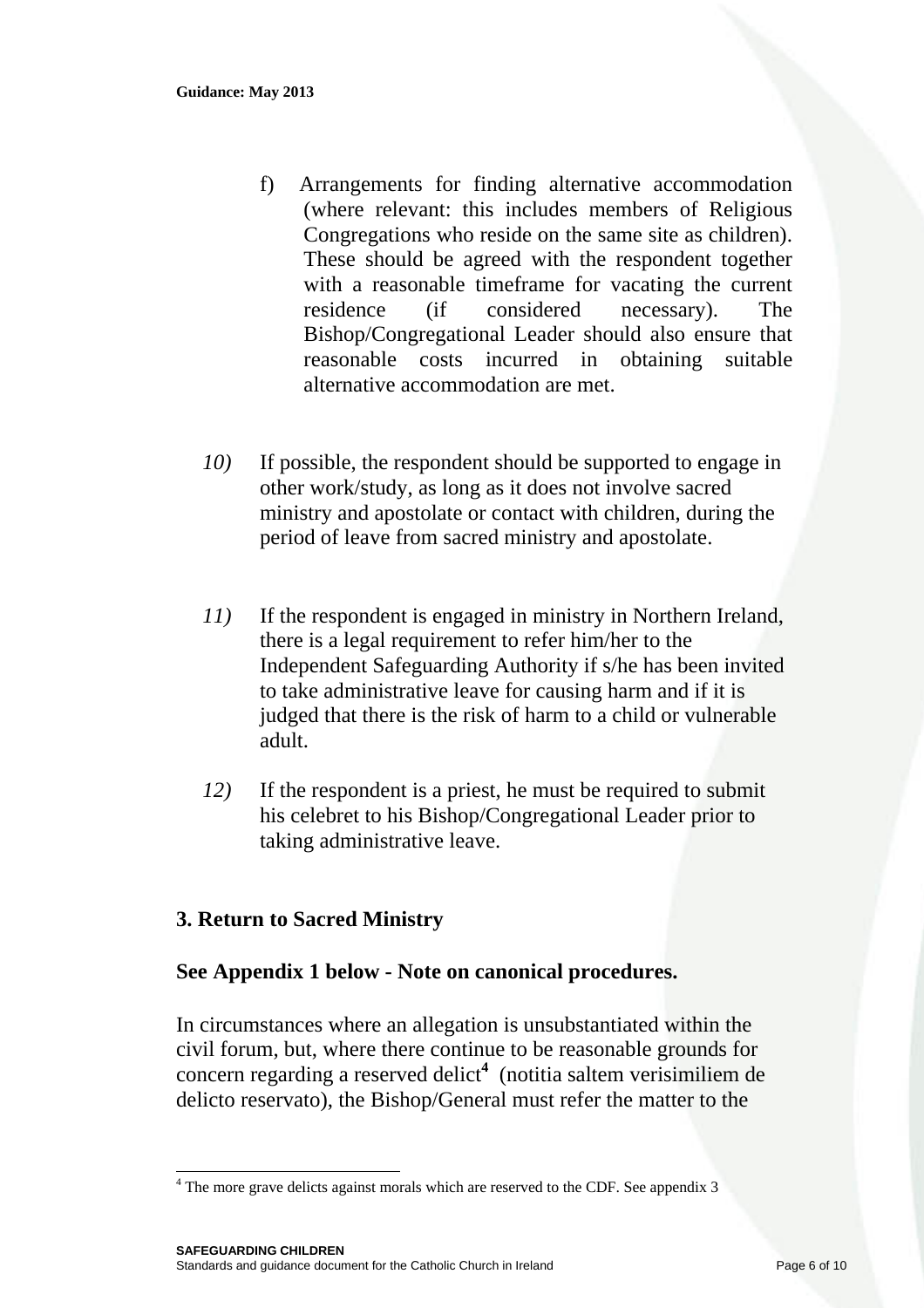Congregation for the Doctrine of the Faith (CDF). At this stage, it is for the CDF to determine what action if any is to be taken.

When an accusation is shown to be false (malicious/unfounded)<sup>5</sup>, the priest should be returned to ministry; every step possible will be taken to undo the damage to the reputation of the person falsely accused, not excluding communication with all relevant parties. Advice may be sought from the National Case Management Reference Group by the Bishop/Congregation Leader with regard to how this may be best approached.

# **4. Appeals**

l

Where restrictions to sacred ministry and apostolate have been decreed through a decree or precept, there is the possibility of an appeal in accordance with canon law.

<sup>&</sup>lt;sup>5</sup> Words such as false, unfounded, unsubstantiated and malicious are often used in the same context when describing an allegation. The meanings are different. The term False can be broken down into two categories: Malicious: This implies a deliberate act to deceive; for an allegation to be malicious, it will be necessary to have evidence which proves this intention. Unfounded: this indicates that the complainant misinterpreted the incident or was mistaken about what they saw. For an allegation to be classified as unfounded, it will be necessary to have evidence to disprove the allegation. An unsubstantiated allegation is where there is insufficient identifiable evidence to prove or disprove the allegation. The term does not imply guilt or innocence.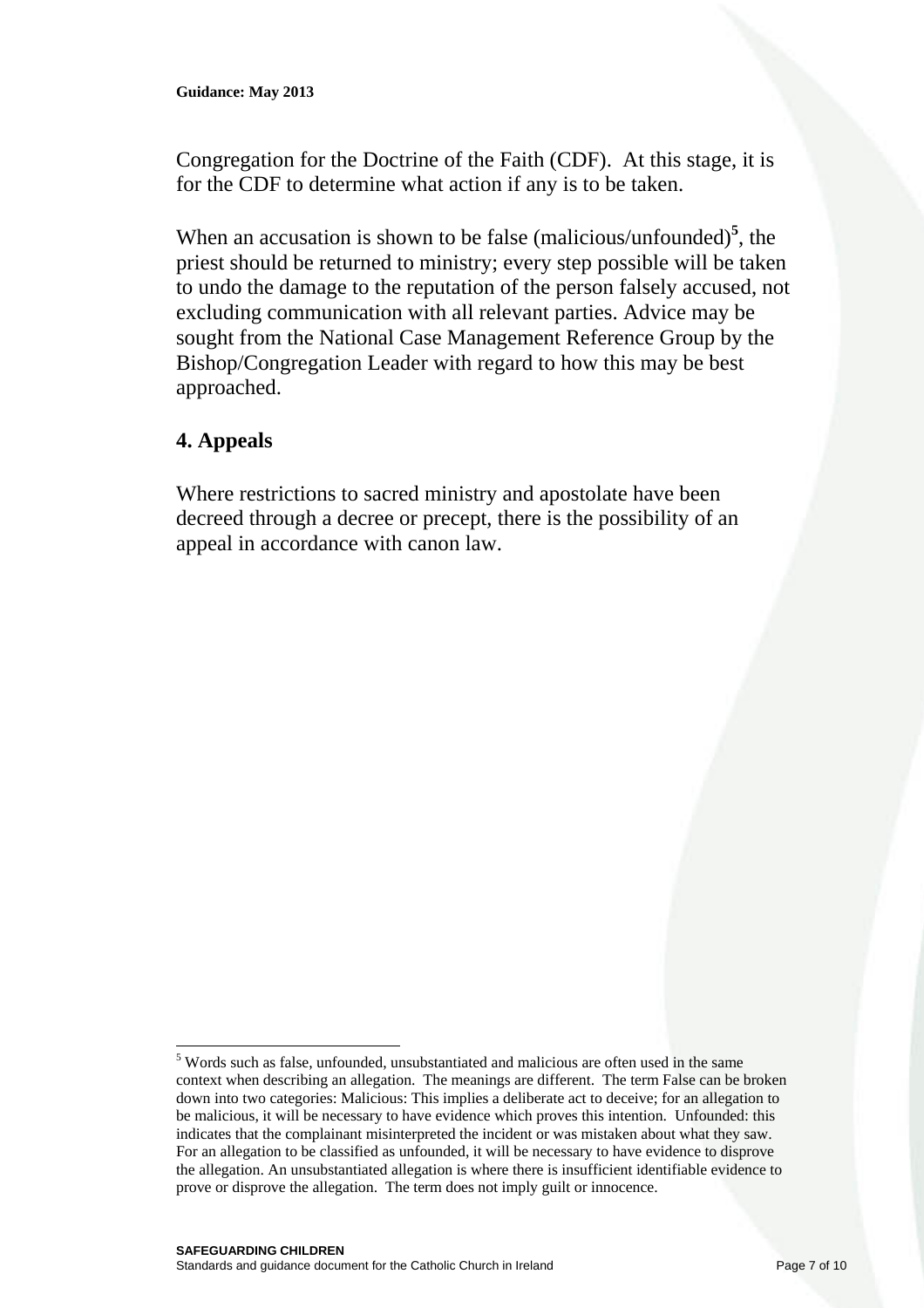# **Appendix 1**

## **Note on canonical procedures**

When an allegation or concern has been received, and a referral to An Garda Siochána/PSNI/HSC/HSE has been made, a preliminary investigation should be initiated **when the Ordinary receives information which has at least** the semblance of truth regarding an offence (canon 1717; canon 695).

The Church investigation will have to be suspended in order to allow the civil investigations to be completed.

If there is sufficient evidence that the allegation of a canonical delict is credible, in the case of clerics, the Congregation for the Doctrine of the Faith**<sup>6</sup>** will be notified; in the case of clerics who are members of Religious Institutes, this referral should be done through the Generalate. In the case of Brothers and Sisters, the Generalate will be informed that an allegation of substance has been received; that the matter has been referred to the civil authorities and that an internal church investigation will be carried out.

No Church/canonical investigation shall be undertaken in such a manner as to interfere in any way with the civil authorities. At the conclusion of the statutory investigation**<sup>7</sup> ,** or where no statutory investigation has taken place, the Preliminary Investigation, if already started in Canon Law, continues.

For the sake of canonical due process, the respondent should be encouraged to retain the assistance of canonical counsel.

l 6 Insert link for directions from CDF

 $<sup>7</sup>$  The statutory investigation concludes if the Police/DPP decide not to prosecute; or following a</sup> court case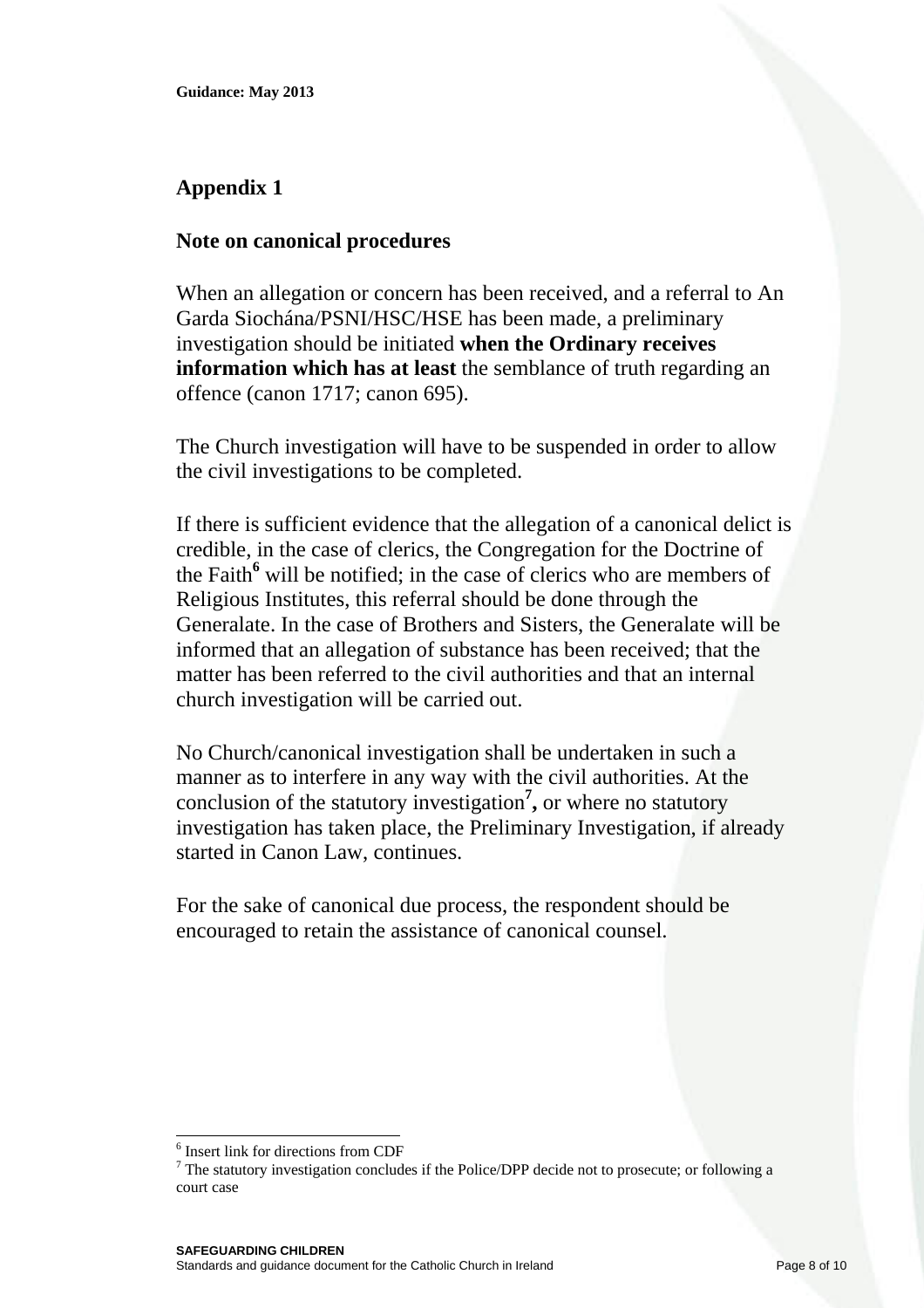**Guidance: May 2013** 

## **Appendix 2 - Roles**

#### **Role of Adviser**

The adviser's role is set out in Resource 1 of the Standards and Guidance document. As this can be a stressful time for the respondent, the Adviser, selected by the respondent from those appointed by the Bishop/Congregational Leader to fulfil this role, shall be available to the Respondent, represent his/her needs, assist with his/her care and with communication, (where appropriate) between the respondent, the Bishop/Congregational Leader, and/or Designated Officer. The Adviser should offer support, including advice on finding alternative accommodation, accessing counselling, if required, and responding to the pastoral needs of the respondent's family.

#### **Role of Designated Person**

The role of the Designated Person is set out in Resource 15 of the Standards and Guidance. The Designated Person will be appointed by the Bishop/Congregational Leader as Case Manager. In relation to leave from sacred ministry and apostolate, the Designated Person has no formal role. His/her role is to forward the complaint to the civil authorities, and to assist the Bishop/Congregational Leader in assessing and managing risk. The designated person may be appointed by the Bishop/Congregational Leader to manage the church enquiry, once the civil authorities have completed their investigations.

### **Appendix 3 - Grave Delicts**

The more grave delicts against morals which are reserved to the CDF are:

• The delict against the sixth commandment of the Decalogue committed by a cleric with a minor below the age of eighteen years;